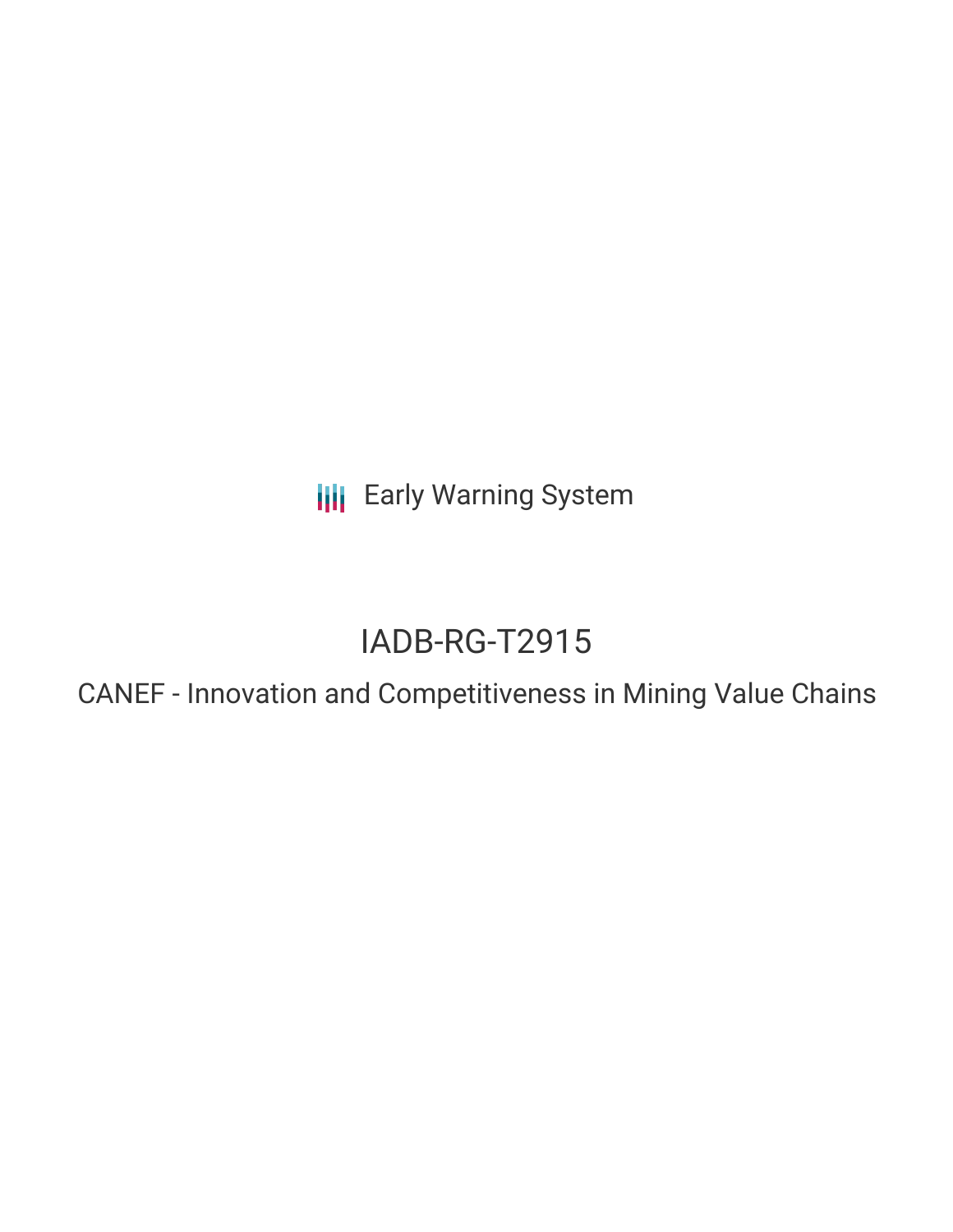

### **Quick Facts**

| <b>Financial Institutions</b>  | Inter-American Development Bank (IADB) |
|--------------------------------|----------------------------------------|
| <b>Status</b>                  | Active                                 |
| <b>Bank Risk Rating</b>        | C                                      |
| <b>Voting Date</b>             | 2017-07-07                             |
| <b>Borrower</b>                | Regional                               |
| <b>Sectors</b>                 | Mining, Technical Cooperation          |
| <b>Investment Type(s)</b>      | Grant                                  |
| <b>Investment Amount (USD)</b> | $$0.40$ million                        |
| <b>Grant Amount (USD)</b>      | $$0.40$ million                        |
| <b>Project Cost (USD)</b>      | $$0.40$ million                        |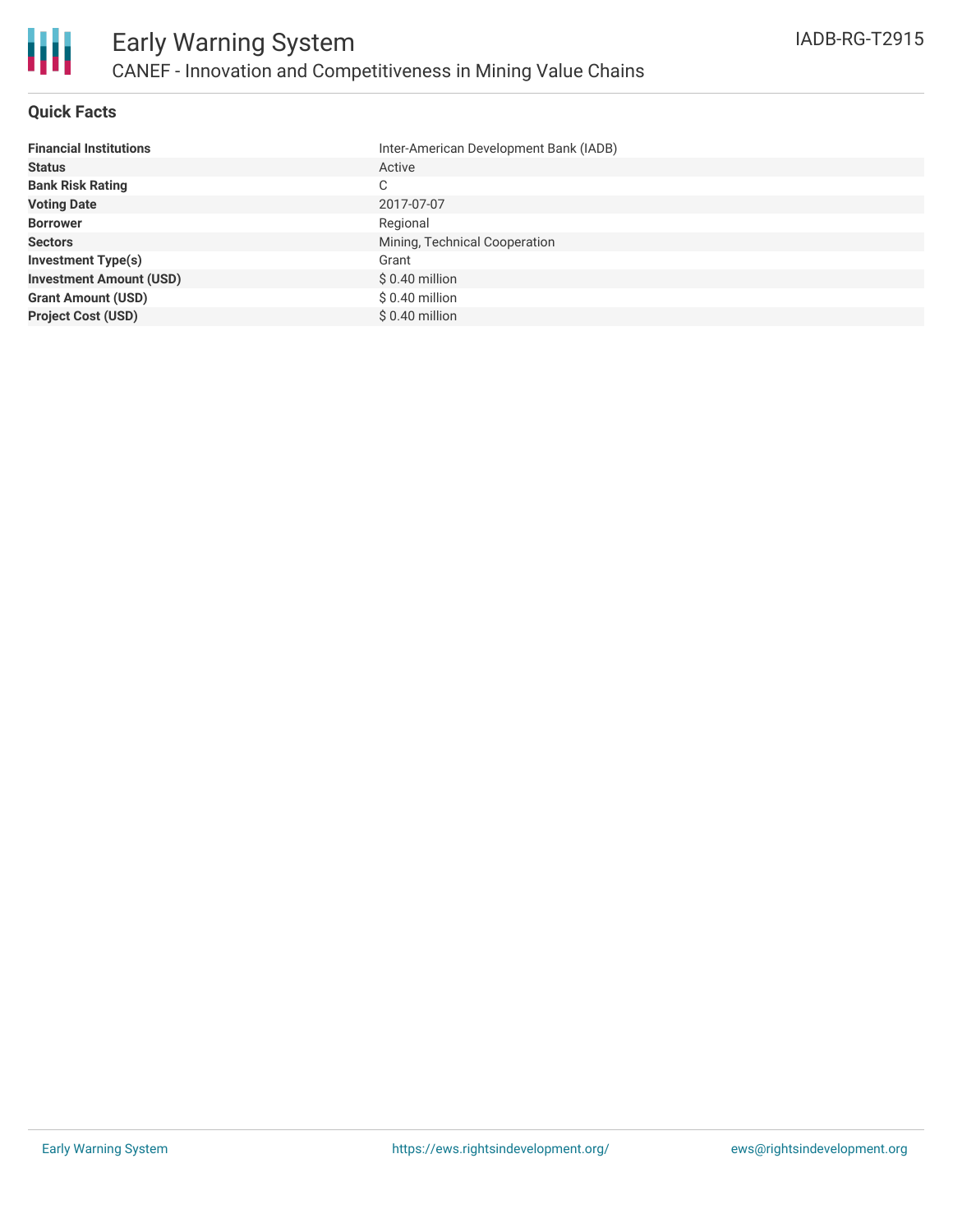

### **Project Description**

The main objectives of this TC are to: (1) Characterize the mining global value chain; (2) Identify technological, knowledge, human capital and capabilities gaps that need to be addressed by the countries under study in order to promote local innovation and higher sector productivity, and the ensuing policy actions; (3) Analyze if and how the current macroeconomic downturn is impacting local technological and innovation capabilities accumulated during the commodity boom; and (4) Propose specific policy actions to protect local technological and innovation capabilities from the macroeconomic cycles that characterize commodity markets.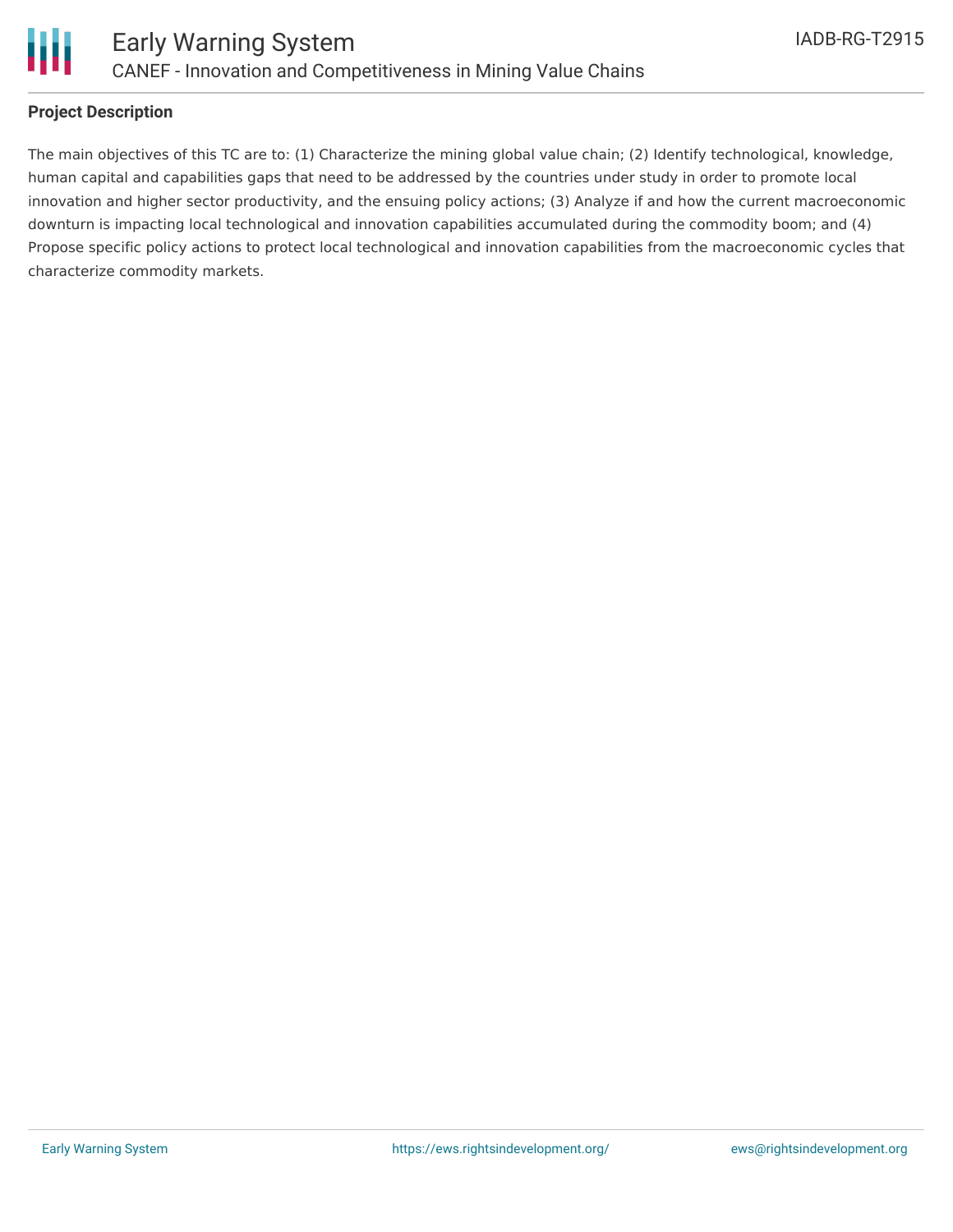

## Early Warning System CANEF - Innovation and Competitiveness in Mining Value Chains

### **Investment Description**

• Inter-American Development Bank (IADB)